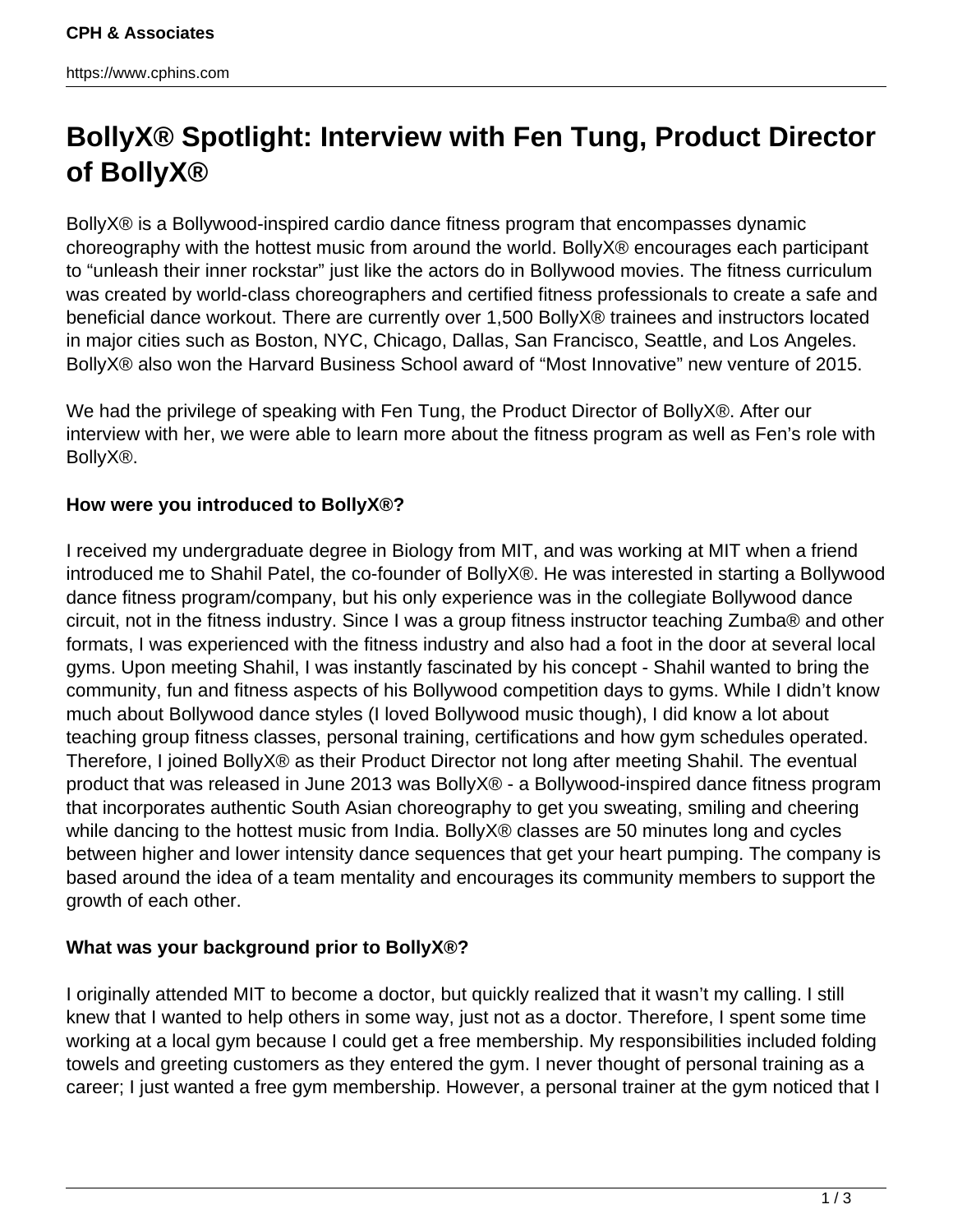was one of the only employees who worked out after shifts, and I actually knew what I was doing when it came to lifting weights. After observing my workouts, he told me he thought I would make a great personal trainer and encouraged me to get my certification. In that moment, I realized that I could help others through personal training.

## **What is your favorite part of your career?**

My favorite part about personal training is knowing that what I'm doing helps people in a priceless way. I realized that, occasionally, my job is more about helping people mentally than physically. During the hour that clients are with me, they are venting, de-stressing, and talking to me about anything and everything that is on their mind. I'm the unbiased and non-judgmental person that acts as their counselor on top of being their personal trainer. My clients leave feeling better about themselves and in a better state of mind. Even if clients aren't necessarily losing weight, they leave their workouts happier, less stressed and not as critical of themselves. With regards to teaching BollyX® and other group exercise classes, even though there is no 1-on-1 communication like personal training, class participants still have that one hour to escape work to de-stress and do an empowering activity with me. I believe there is so much more to health and wellness than a number on the scale, and I love that about my job.

#### **What is the most challenging part about your job?**

I believe that the most challenging part about my job is helping clients with their distorted views on body image. I feel women are so critical of themselves – it partially explains why eating disorders are prevalent in today's society. Women look at magazines and celebrities and think they will never be good enough. Getting clients to think about themselves differently and in a more positive way can be very difficult.

#### **What makes BollyX® stand out from other fitness programs?**

BollyX® stands out from other group fitness programs because of the community and team mentality that it emphasizes. The founders created the program based on their college experiences with Bollywood dance teams and wanted to incorporate the team bonding aspect of it. They live by the motto that as individuals, you are nothing, but as a team working together to support each other, you can be amazing! In addition, BollyX® values seeking feedback in order to learn from those around you. Part of the BollyX® training program involves taking a practical exam to obtain your certification to teach classes. If a trainee doesn't pass the exam, BollyX® provides detailed feedback on what to work on so that the trainee knows how to improve in order to pass the exam. This culture of feedback only helps everyone grow as instructors by obtaining the required skillset to teach successful group exercise classes. Additionally, BollyX® takes feedback from trainees, instructors, clients and class participants very seriously as well. They tailor their programs and training approach based on the suggestions and constructive feedback they receive.